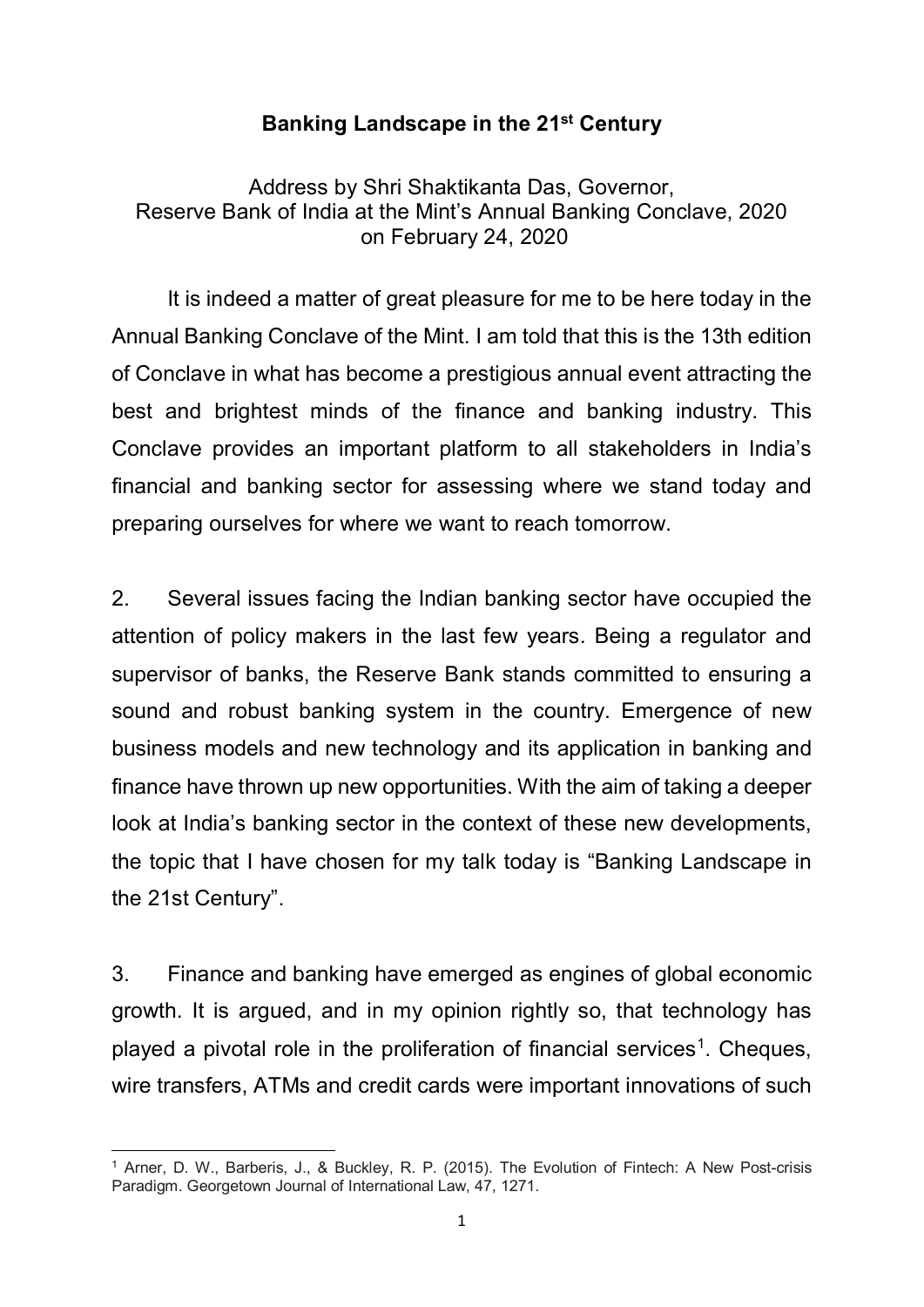nature. Fast forward to more recent times, it seems that we are already witnessing yet another paradigm shift in banking on the back of a technological revolution that promises better customer experience, risk management and returns to shareholders<sup>[2](#page-1-0)</sup>. Given this environment, it becomes extremely important to understand what it entails for the banking sector and how we can prepare ourselves for the times ahead. Against this background, let me now begin with discussing trends in global banking and then I shall dwell on some recent trends in Indian banking, new dimensions of banking and way forward.

## **I. Global Banking: Emerging Regulatory Trends**

4. The global financial crisis represents a watershed for the banking sector. It exposed the inherent vulnerabilities of an otherwise formidable international financial system. The crisis paved the way for an overhaul of the regulatory framework, long lasting changes to the economic and financial environment, and shifts in the competitive landscape of financial services industry.

5. International standard setting bodies like the Basel Committee on Banking Supervision (BCBS) and the Financial Stability Board (FSB) were prompt in addressing the shortcomings of the pre-crisis regulatory framework. Consequently, many regulatory norms including leverage, liquidity and capital adequacy were reviewed as part of the Basel-III reforms aimed at making the global financial system more resilient. To address liquidity risk, new instruments such as the Liquidity Coverage

<span id="page-1-0"></span> $\overline{a}$ <sup>2</sup> Gupta, A., & Xia, C. (2018). A Paradigm Shift in Banking: Unfolding Asia's FinTech Adventures'. *Banking and Finance Issues in Emerging Markets (International Symposia in Economic Theory and Econometrics, Volume 25)*.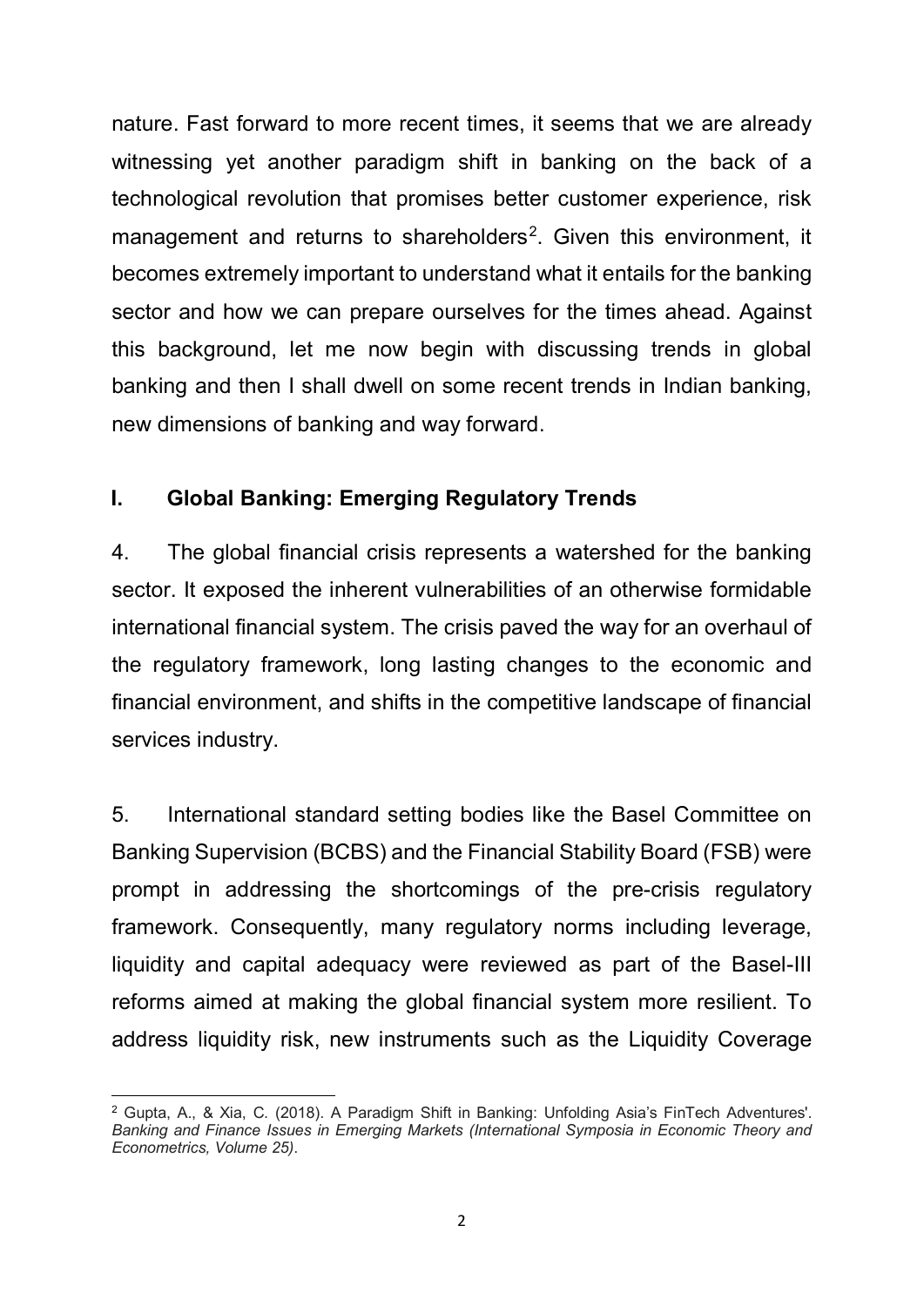Ratio (LCR) and the Net Stable Funding Ratio (NSFR) were introduced, supplemented by large exposures framework capping large and risky exposures. Aimed at addressing the "Too Big to Fail (TBTF)" problem, the FSB phased in the Total Loss Absorbing Capacity (TLAC) for the Global Systemically Important Banks (G-SIBs) to rebuild their capital buffers. Various jurisdictions also adopted other key reforms initiated by the FSB, such as sound resolution regimes for financial institutions and effective supervision of compensation practices. Regarding non-bank financial intermediation (NBFI), the FSB has been conducting annual monitoring exercises since 2011. Broadly, it has been observed that, several aspects of non-bank financial intermediation which contributed to the financial crisis have considerably declined.

6. Given the initiatives taken by the international bodies, policy makers across jurisdictions have been fortifying their regulatory frameworks. These policies are expected to pay back in the medium to long run by enhancing the soundness and resilience of the global banking system. More recently, with the global growth slowdown that began in 2018, credit growth, being procyclical, has decelerated across major economies. This, in turn, has adversely affected bank profitability. Despite distinct improvement in asset quality, structural weaknesses like continued overreliance on investment in government securities in the Euro area and wholesale funding in many advanced economies remain. Nevertheless, capital position of banks has improved consistently in major advanced and emerging market economies on the back of various regulatory reforms introduced after the global financial crisis.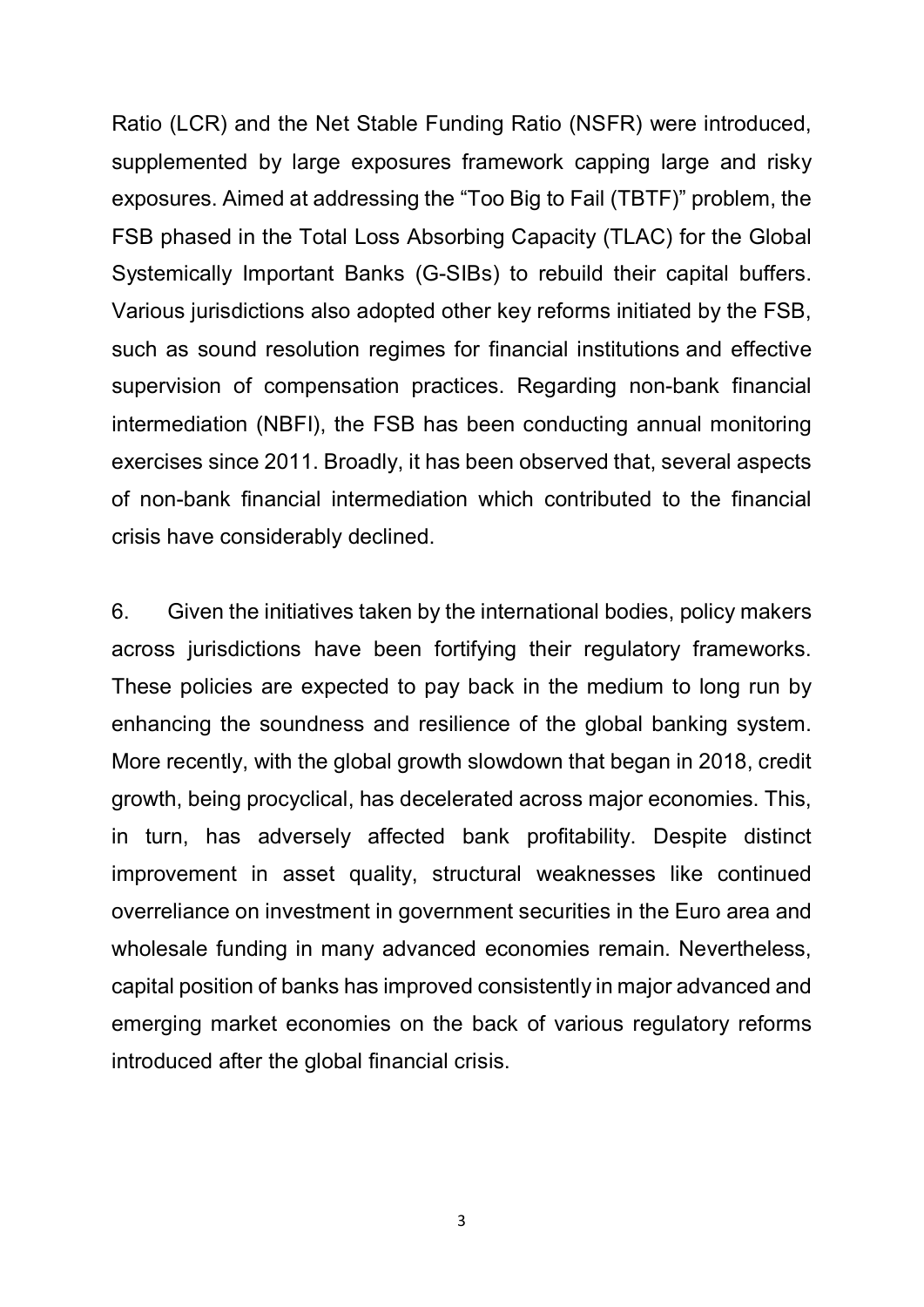#### **II. Indian Scenario**

7. At the Reserve Bank of India, we have largely complied with Basel standards in terms of countercyclical capital buffer (CCCB); capital requirements for central counter-parties (CCPs); leverage ratio framework; Liquidity Coverage Ratio(LCR); Net Stable Funding Ratio (NSFR); Domestic-Systemically Important Banks (D-SIBs) requirements; and a Supervisory framework for measuring and controlling large exposures. On the resolution front, some progress has been made in terms of the notification issued by the Central Government under section 227 of the IBC. We may, however, expect to have an integrated framework for resolution of financial firms operating in India in the near future. The implementation of this reform is of particular importance for having a resilient financial system in India.

8. In terms of recent progress, the Indian banking sector is slowly turning around on the back of improvements in asset quality with enhanced resolutions through the Insolvency and Bankruptcy Code (IBC). Despite the recent decline in impaired assets and a significant improvement in provisioning, profitability of the banking sector remains fragile. Capital position of banks has, however, improved on account of recapitalisation of public sector banks by the Government and capital raising efforts by private sector banks. Nevertheless, the sector continues to encounter challenges from events like those around the telecom sector.

9. Consequently, the overhang of non-performing assets (NPAs) remains relatively high which is weighing on credit growth. Also, in view of subdued profitability and deleveraging by certain corporates, risk-averse banks have shifted their focus away from large infrastructure and industrial loans towards retail loans. This diversification strategy, while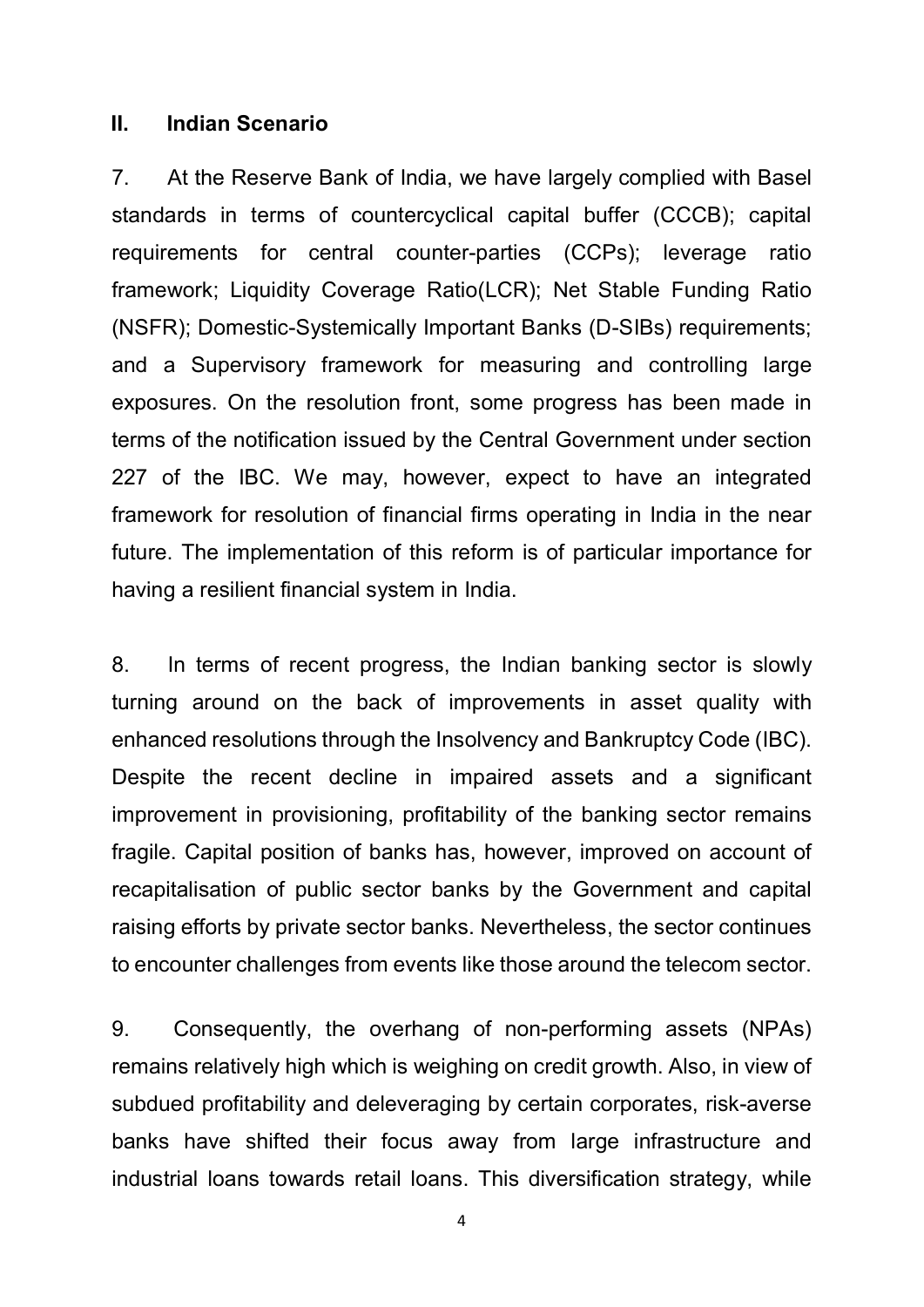helpful as a risk mitigation tool, has its own limitations. Further, sector specific pockets of stress need policy attention. At the same time, proper due diligence and risk pricing in lending is of prime importance so that the health of the banking sector is not compromised while ensuring adequate flow of credit to productive sectors of the economy.

10. The banking stability indicator, as reported in [RBI's Financial](https://www.rbi.org.in/Scripts/PublicationReportDetails.aspx?UrlPage=&ID=946)  [Stability Report of December 2019](https://www.rbi.org.in/Scripts/PublicationReportDetails.aspx?UrlPage=&ID=946)<sup>3</sup>, shows an improvement. Timely mitigation measures like faster resolution, better recovery, etc., need to be continued to bring down the gross non-performing assets (GNPA) ratios of all scheduled commercial banks (SCBs). While lower rate of credit growth limits the size of the denominator for measuring GNPA, risks arising out of global and domestic economic conditions and geo-political developments persist.

# **III. New Dimensions of Banking**

# *Emerging Structure of Banking*

11. While global banking system is still in the process of addressing the gaps exposed by global financial crisis, new issues have surfaced and challenged the very core of the traditional banking business. Globally, banks are facing increasing competition from non-traditional players, which are taking advantage of digital innovation. Banking structures across the globe are adapting to these new impulses.

12. Numerous FinTech startups have formed, spanning the banking and financial services industry. They have entered the payments and remittance space in the sphere of peer-to-peer lending, crowd-funding,

<span id="page-4-0"></span> <sup>3</sup> <https://www.rbi.org.in/Scripts/PublicationReportDetails.aspx?UrlPage=&ID=946>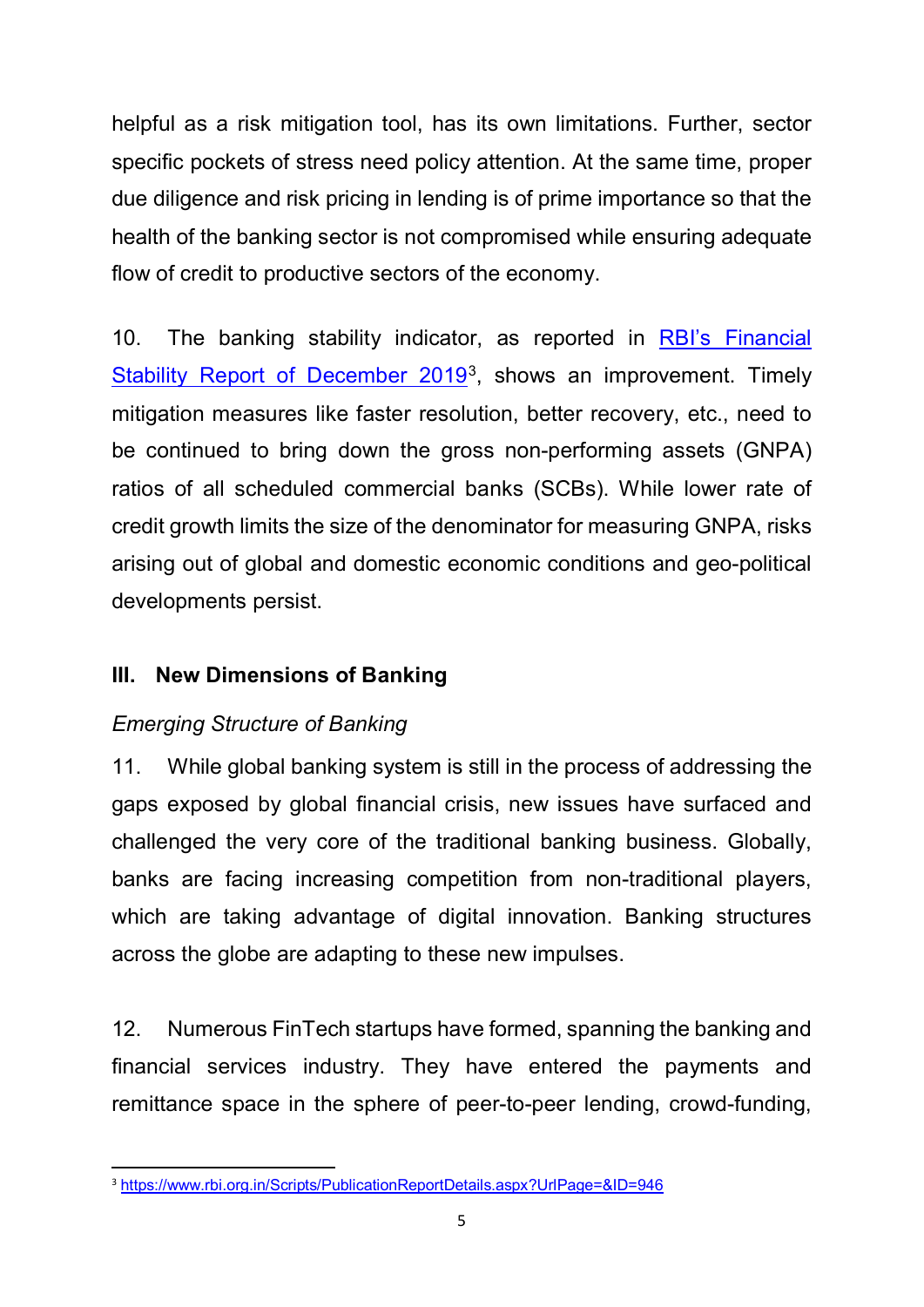trade finance, insurance, account aggregation and wealth management. Through collaboration with FinTech players, several banks are applying a hybrid model where mobile services interact with banking services.

13. Banks are not only facing competition from Fintech companies but also from large technology companies (BigTechs) which are entering into financial services industry in a big way. Building on the advantages of the reinforcing nature of their data-network activities, some BigTechs are venturing into payments, money management, insurance and lending activities. At present, financial services are only a small part of their business globally. But given their size and reach, their entry into financial services has the potential to bring about rapid transformation of the financial sector landscape. It may, of course, bring many potential benefits. Using big data, BigTechs can assess the riskiness of borrowers, reducing the need for collateral<sup>4</sup>. Hence, their low-cost structure business can easily be scaled up to provide basic financial services to the unbanked population.

14. These developments pose a challenge to banks as well as banking regulators. Banks have to imbibe these new technology and business practices to remain competitive. Banking regulators, on the other hand, have to focus on achieving a balance between promoting innovation and applying a measured/proportional supervisory and regulatory framework. All these mean that the future of banking will not be a continuation of the past. We would see a very different banking sector, in terms of structure and business model, in the coming years.

**.** 

<span id="page-5-0"></span><sup>&</sup>lt;sup>4</sup> Bank for International Settlements (2019), 'Annual Economic Report', June.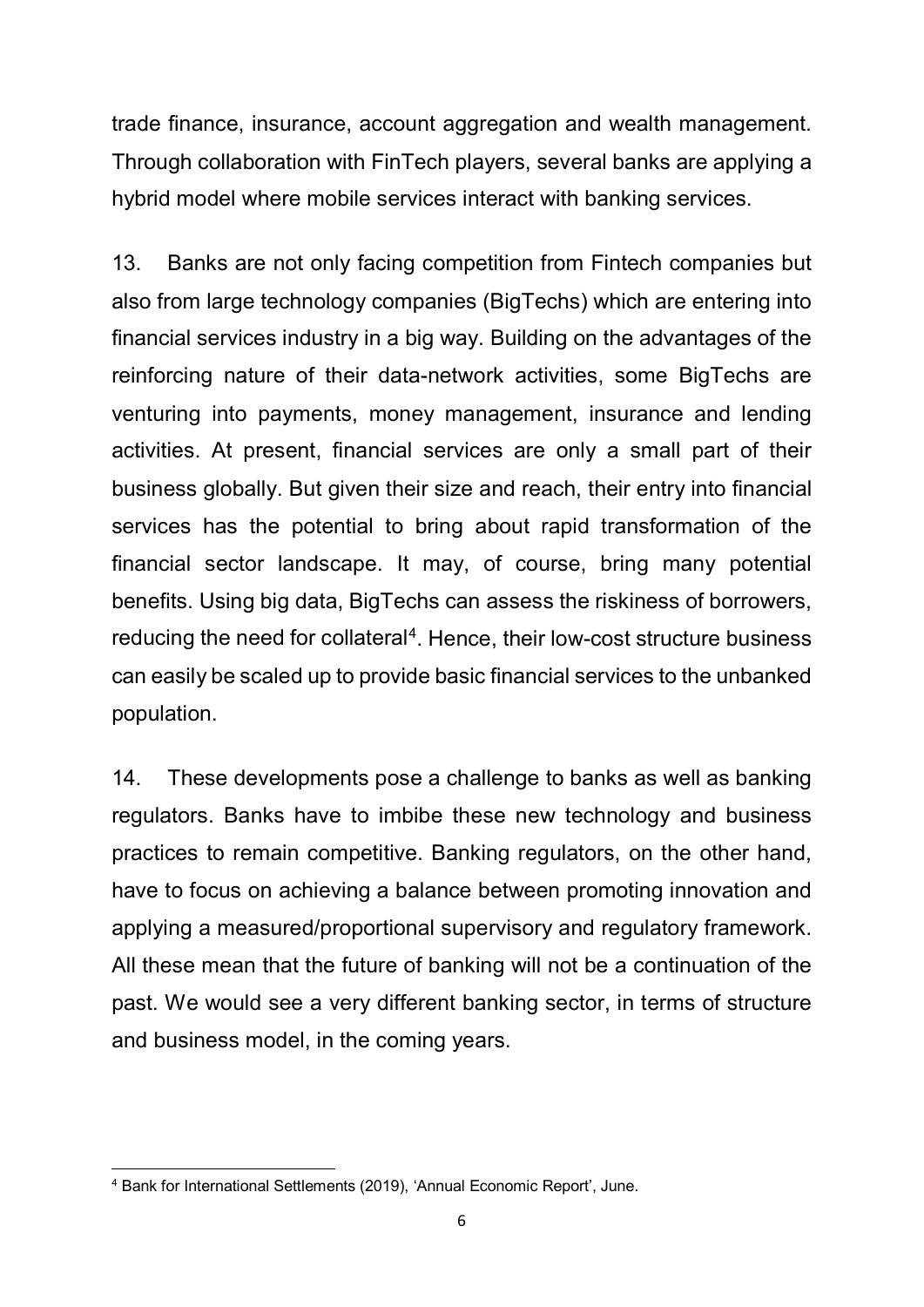15. So, what would be a possible scenario in India? Distinct segments of banking institutions may emerge in the coming years. The first segment may consist of large Indian banks with domestic and international presence. This process will be augmented by the merger of Public Sector Banks (PSBs). The second segment is likely to comprise several midsized banking institutions including *niche* banks with economy-wide presence. The third segment may encompass smaller private sector banks, small finance banks, regional rural banks and co-operative banks, which may specifically cater to the credit requirements of small borrowers in the unorganised sector in rural/local areas. The fourth segment may consist of digital players who may act as service providers directly to customers or through banks by acting as their agents or associates. The reoriented banking system will of course be characterised by a continuum of banks. The banking space would also include both traditional players with strong customer base and new technology led players.

16. In the context of the emerging scenario, a properly worked out consolidation of public sector banks can generate synergies in allocation of workforce and branches as well as streamlining of operations to meet the future challenges. The focus has to be on ushering in significant improvements in efficiency and rationalisation of scarce capital to meet the capital adequacy requirements. Investments in technology and skill building has to be stepped up. Bigger and agile banks may be able to reposition themselves with better branding exercises, backed by improved technology, skills and business models.

17. Ultimately, the strength of a banking system depends on the strength of its corporate governance that fosters a robust and ethicsdriven compliance culture. In this context, the Reserve Bank has been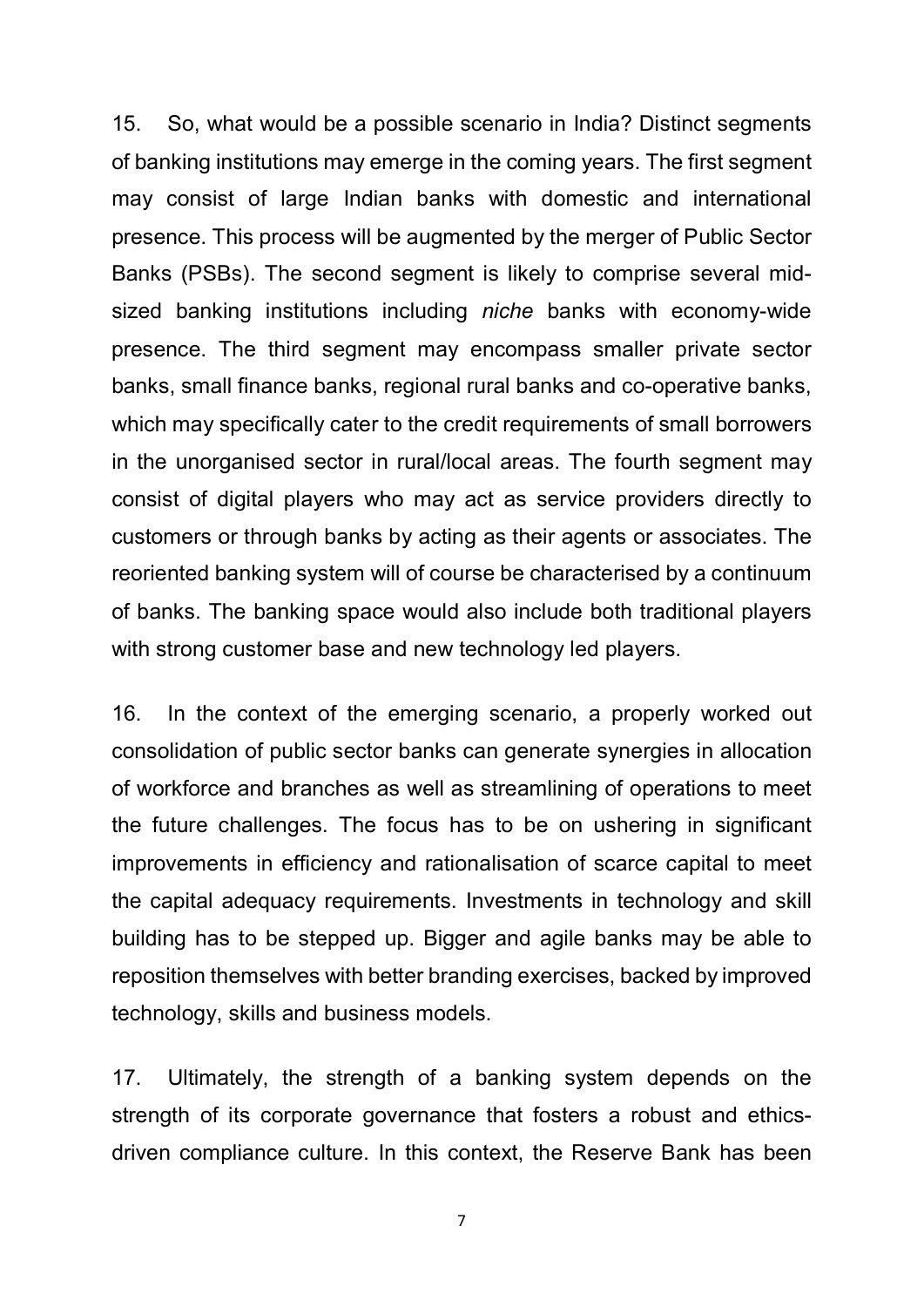issuing instructions on corporate governance. For example, the compensation guidelines for whole time directors, CEOs and material risk takers of banks have also been substantially modified. Large-scale divergences and frauds observed across banks raises questions on the role and effective utilisation of internal control systems within banks to identify areas of emerging risks. The RBI has issued the revised guidelines on the concurrent audit system in banks, drawing from the recommendations of the Expert Committee under Shri Y.H. Malegam. The guidelines are aimed at strengthening the internal control functions enjoining greater responsibility on the audit committees of the Boards while providing them greater leeway. Besides, RBI would also issue draft guidelines on corporate governance in banks, as indicated in our annual report and reiterated in the report on trends and progress of banking in India 2018-19 published in August 2019 and December 2019 respectively.

#### *Digital Disruptions*

18. Besides structural changes, digital disruptions will continue to transform the banking sector. Initiatives undertaken by the Government, the Reserve Bank and the industry have led to a radical shift towards ubiquitous digitization, which has provided an impetus to adoption of technology. There is a unique confluence of several positives like demographic dividend, JAM trinity, etc., that would further support rapid digitisation of financial services in India.

19. With inroads into their traditional businesses, banks are expanding into newer areas such as insurance, asset management, brokerage and other services. It is heartening to note that the mindset of banks is changing and they no longer view FinTech firms as disruptive. This change in approach has provided the financial services sector a sense of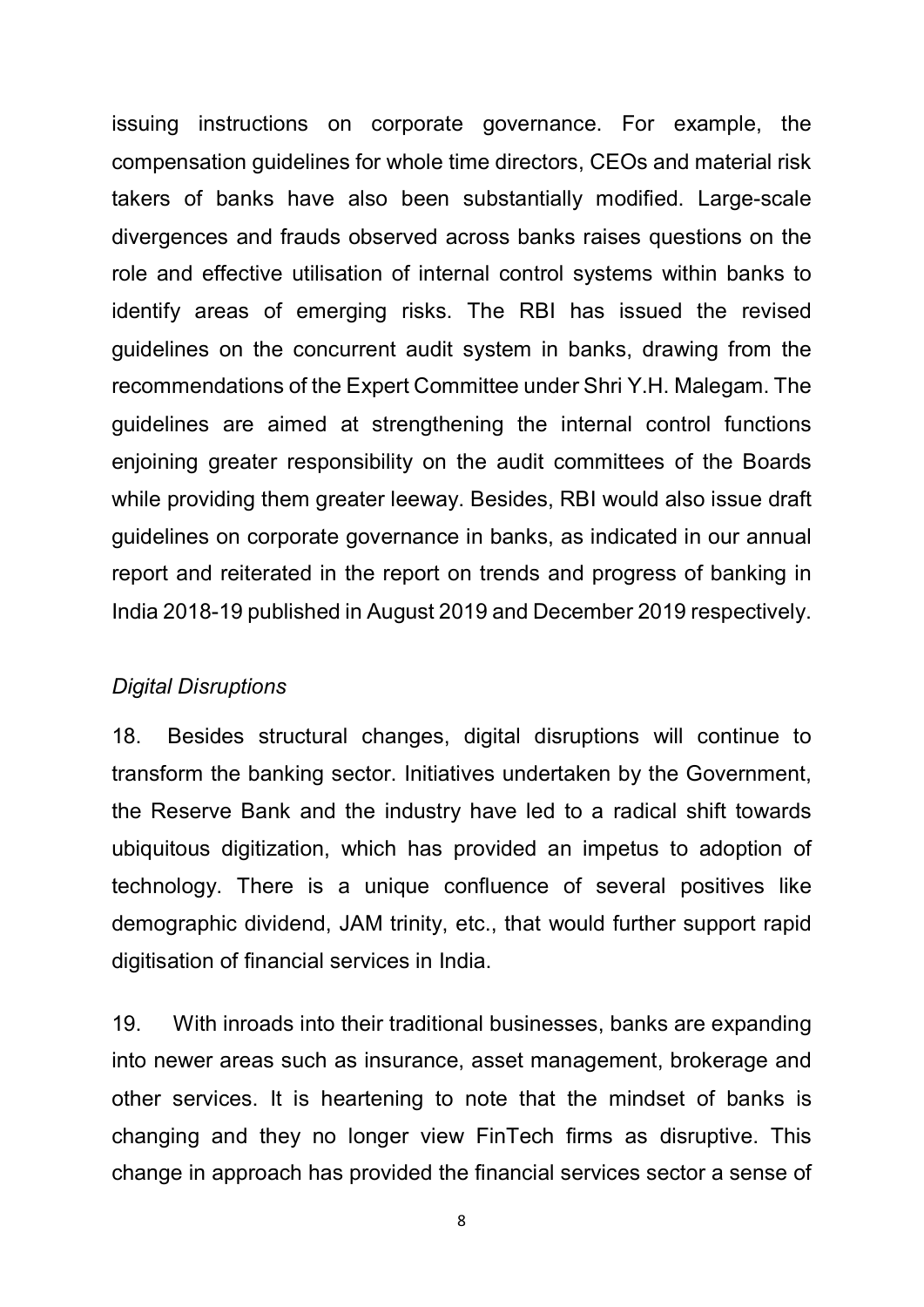security. There is evidence that Fintech companies are acting as enablers in the banking ecosystem. Banks are relying on a number of strategies to embrace technological innovation; ranging from investing in FinTech companies and founding their own FinTech subsidiaries, to collaborating with Fintech companies. Banks and non-banks are partnering to offer the combination of trust and innovation to the Indian consumer. This "best of both worlds" approach has resulted in tremendous growth in the number of digital payments, which is expected to continue. These strategies can effectively ensure that banks retain market share, as customers increasingly value more efficient and cost-effective services.

20. In the light of these developments, conventional banking is making way for next-generation banking with a focus on digitisation and modernisation. The need for brick and mortar branches is being reviewed continuously as digitisation has literally brought banking to one's fingertips, obviating the need to physically visit a bank branch for most of the banking services.

21. The movement towards digital payments has also been facilitated by introduction of fast payment systems, such as Immediate Payment Service (IMPS) and Unified Payment Interface (UPI), which provide immediate credit to beneficiaries and are available round the clock. The extent of digital penetration can be gauged from the fact that, each day on an average, the payment systems in India process more than 10 crore transactions of nearly INR 6 lakh crore. Today, digital payments account for around 97 per cent of daily payment system transactions in terms of volume. This has been made possible with an accelerated growth of over 50 per cent in the volume of digital payment transactions in the last five years.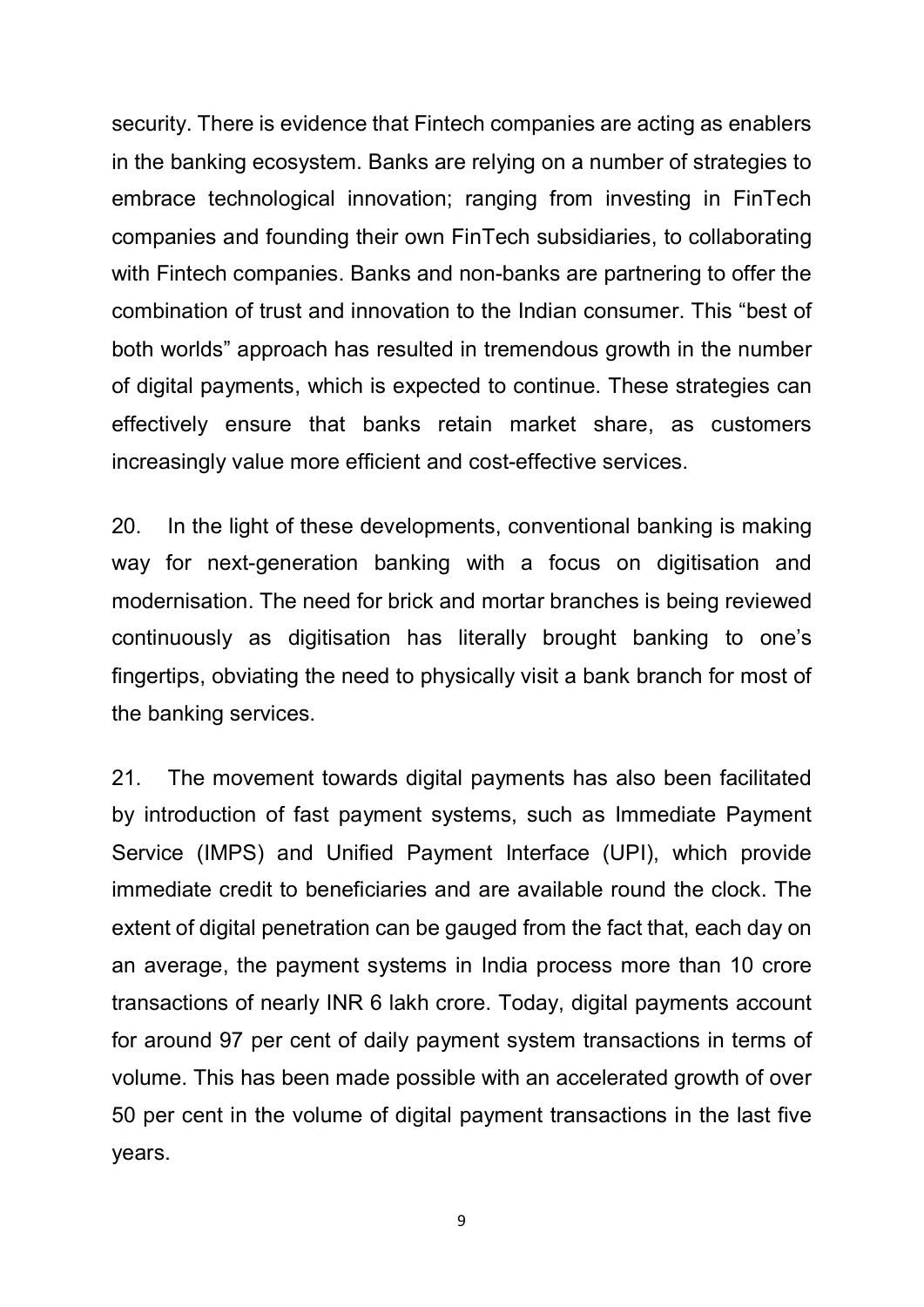22. The Reserve Bank has recently started operating its retail payment system, viz., National Electronic Funds Transfer (NEFT) on a 24x7 basis. This is a game changer and places India among very few countries which provide this facility. The Bank for International Settlements (BIS), in a recently published paper, has indicated that the UPI framework of India can become an international model to facilitate quick and seamless payments not only within countries but even across countries. There is considerable interest at International fora to understand and learn from our experience in furthering digital payments and we are very glad to share and collaborate. The National Payments Corporation of India (NPCI) has also decided to set up a subsidiary to focus on taking the UPI model to other countries which will help enhance global outreach of India's payment systems. With a view to encourage competition and further innovation in the retail payments space, we have also placed on our website a draft framework of a pan-India New Umbrella Entity (NUE) for retail payment systems for public comments.

#### *Strengthening Regulation and Supervision*

23. In the context of ever expanding dimensions of the banking sector in the 21st century, we need to be aware of the extensive regulatory and supervisory reforms essential for ensuring stability and inclusiveness of the banking sector. It has been RBI's endeavor to constantly improve the efficacy of its supervisory and regulatory functions, so that the resilience of the regulated financial entities can be enhanced. A number of steps have been taken in the recent past in this regard. In particular, we have reorganised the supervisory and the regulatory departments of the Reserve Bank with the aim to improve coordination and allocate resources more optimally. From a supervisory perspective, this will augment the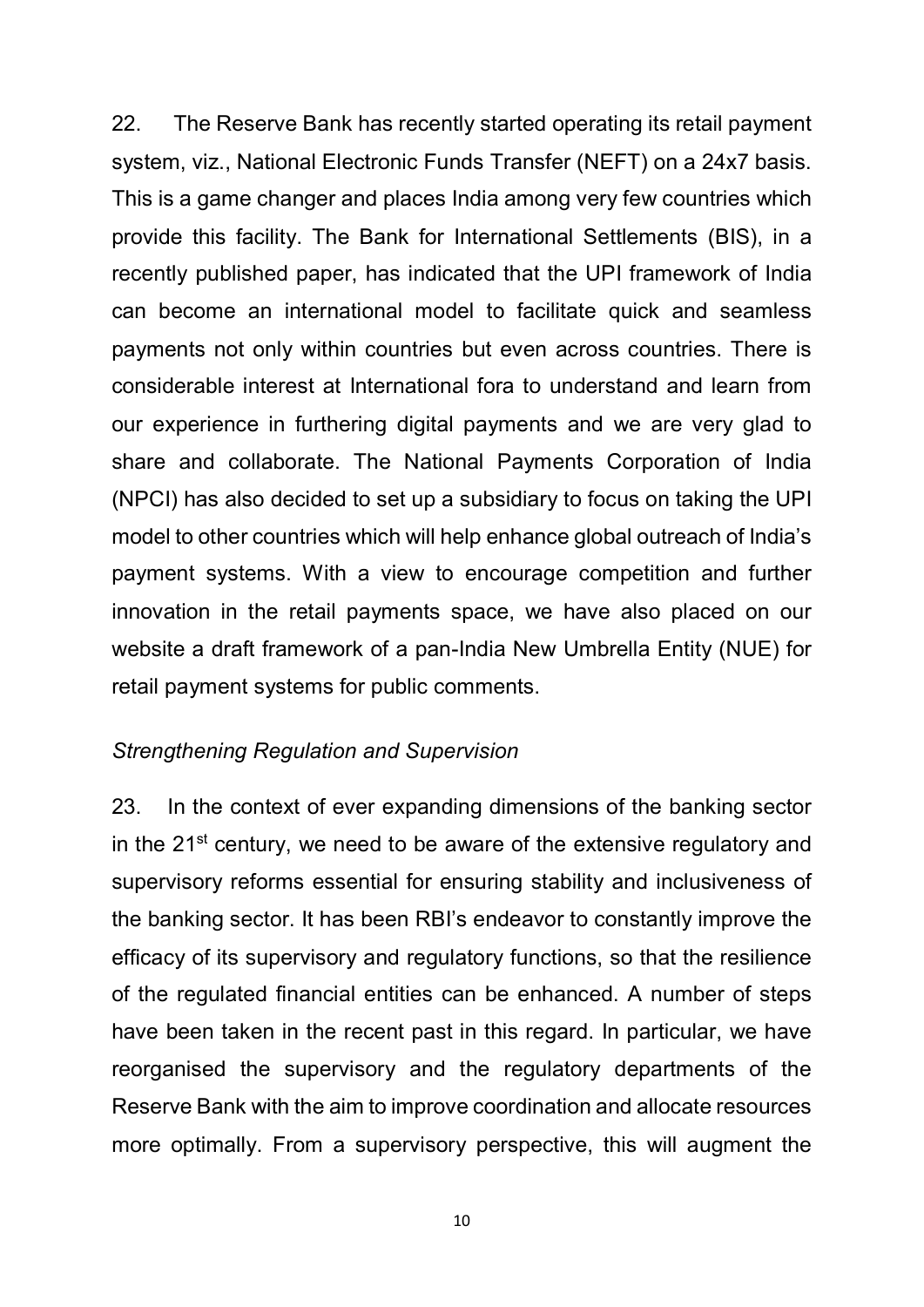identification of systemic and idiosyncratic risks which will help us build synergy between off-site and on-site supervision teams.

24. We are also following a calibrated supervisory approach to bring in required modularity and scalability, to better focus on risky practices and institutions and to deploy an appropriate range of tools and technology to achieve our supervisory objectives. We are focusing on a sharper and more forward-looking off-site surveillance framework as an aid to our onsite supervision. A Sup-tech initiative is being implemented as a part of the integrated compliance management and tracking system. This will facilitate transparent and efficient monitoring of all pending compliances of supervised entities through a web-based interface, automate the inspection planning process and cyber incident reporting, and ensure seamless collection of data. Thematic studies will be undertaken across banks and other financial sector entities. New elements of supervision will also be introduced from time to time. The proposed Research and Policy Division and Risk Specialists Division will assist in this process.

25. Appropriately recognising the systemic importance of non-banking financial companies (NBFCs) and their inter-linkages with the financial system, the Reserve Bank has taken necessary steps to ameliorate the concerns relating to their asset quality and liquidity. The amendment to the Reserve Bank of India Act 1934, effective August 1, 2019, has further empowered the Reserve Bank to constructively intervene in the operations of NBFCs. The asset-liability management (ALM) position and other relevant aspects of top 50 NBFCs are being closely monitored, which covers all NBFCs with asset size above ₹5000 crores. The ALM of top 51-100 NBFCs is also being examined by the respective regional offices of the Reserve Bank.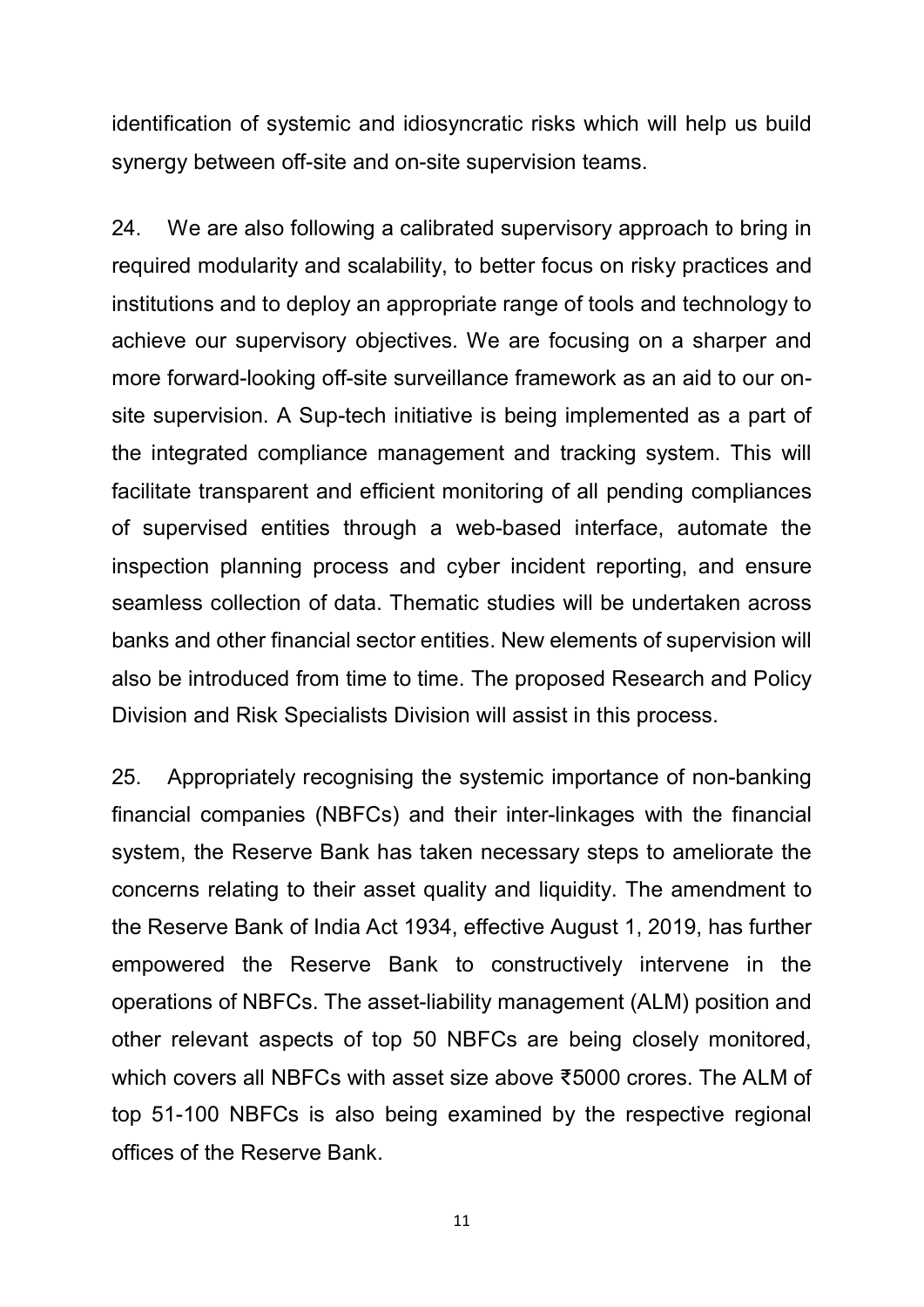26. In addition to the four pillars of supervision viz. on-site inspection, off-site surveillance, market intelligence and reports of Statutory Auditors (SAs), a fifth pillar of supervision in the form of periodic interaction with all the stakeholders – including statutory auditors, credit rating agencies, credit information companies, mutual funds and banks having large exposures to NBFCs – has been instituted to have a clearer understanding of the emerging risks and developments in the sector so that critical information is available, whenever required.

27. As regards the co-operative banking segment, we have developed a robust stress-testing framework for urban cooperative banks (UCBs). It also acts as an early warning system for co-operative banks with the purpose of timely identification of weak banks for appropriate action. This is a shift from reactive to pro-active supervisory approach, intended to ensure surveillance of vulnerabilities in UCBs on an ongoing basis. Moreover, as on December 31, 2019, more than 90 per cent of these banks are now on Core Banking Solution (CBS), although efforts are still required to standardize the solutions and have robust set of internal controls implemented in the CBS for improved outcomes. The CAMELS (Capital, Asset Quality, Management, Earnings, Liquidity and Systems and Control) supervisory rating methodology for UCBs has also been comprehensively revised. We have also taken steps to bring UCBs under the CRILC reporting framework and issued draft guidelines on exposure norms to mitigate credit concentration risk and enhancement in Priority Sector lending targets to further financial inclusion. To improve governance, we have issued guidelines on constitution of Board of Management (BOM) for UCBs with deposit size of Rs. 100 crores and above while making it voluntary for adoption by other smaller UCBs. Further, in order to have appropriate regulatory powers for RBI in respect